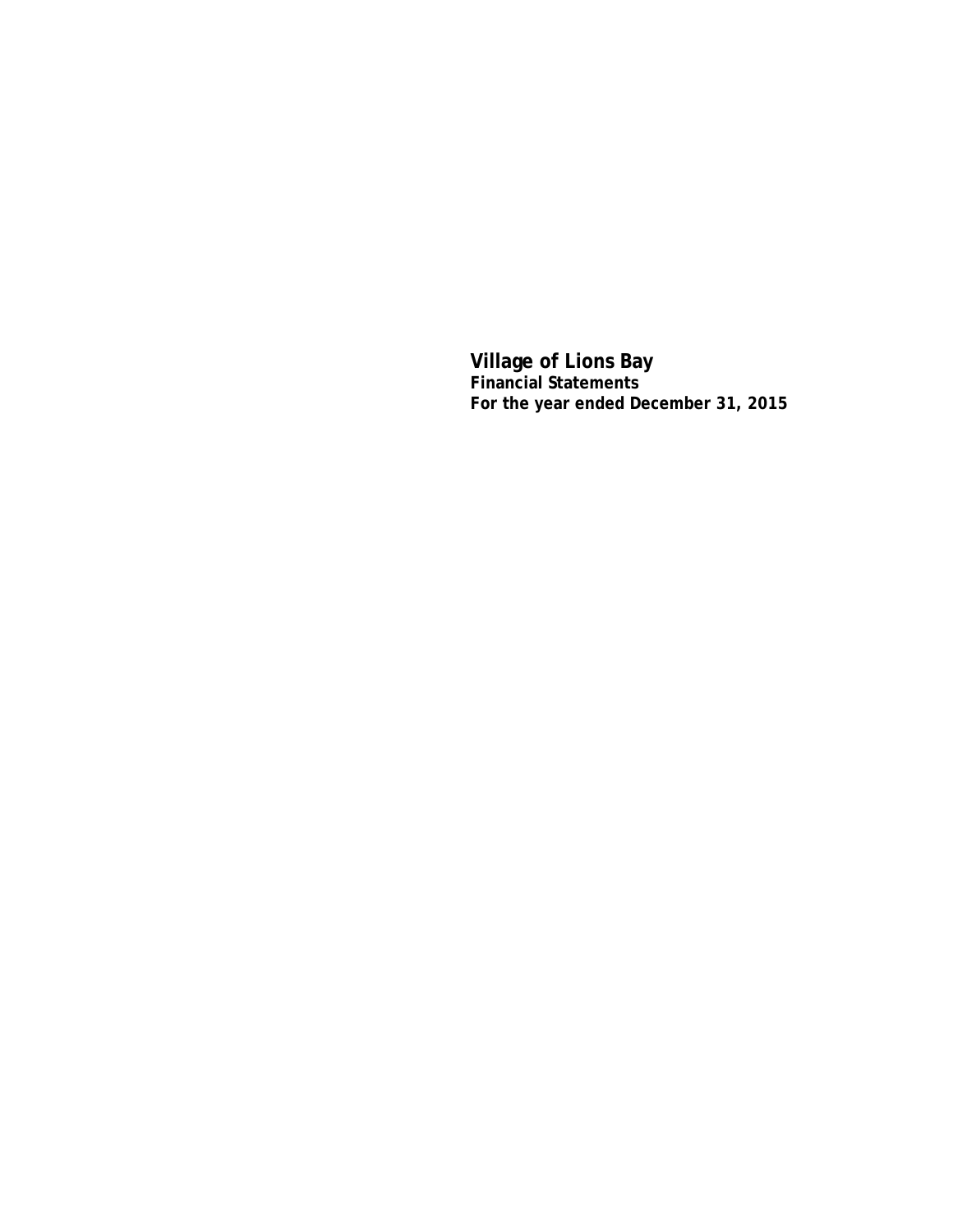## **Village of Lions Bay Financial Statements For the year ended December 31, 2015**

|                                                                 | Contents |
|-----------------------------------------------------------------|----------|
|                                                                 |          |
| Management's Responsibility for the Financial Statements        | 2        |
| Independent Auditor's Report                                    | 3        |
| <b>Financial Statements</b>                                     |          |
| Statement of Financial Position                                 | 4        |
| <b>Statement of Operations</b>                                  | 5        |
| Statement of Change in Net Financial Assets (Debt)              | 6        |
| <b>Statement of Cash Flows</b>                                  | 7        |
| Summary of Significant Accounting Policies                      | $8 - 10$ |
| Notes to Financial Statements                                   | 11 - 17  |
| Schedule 1 - Combined Statement of Operations by Segment - 2015 | 18       |
| Schedule 2 - Combined Statement of Operations by Segment - 2014 | 19       |
| Schedule 3 - Tangible Capital Assets                            | 20       |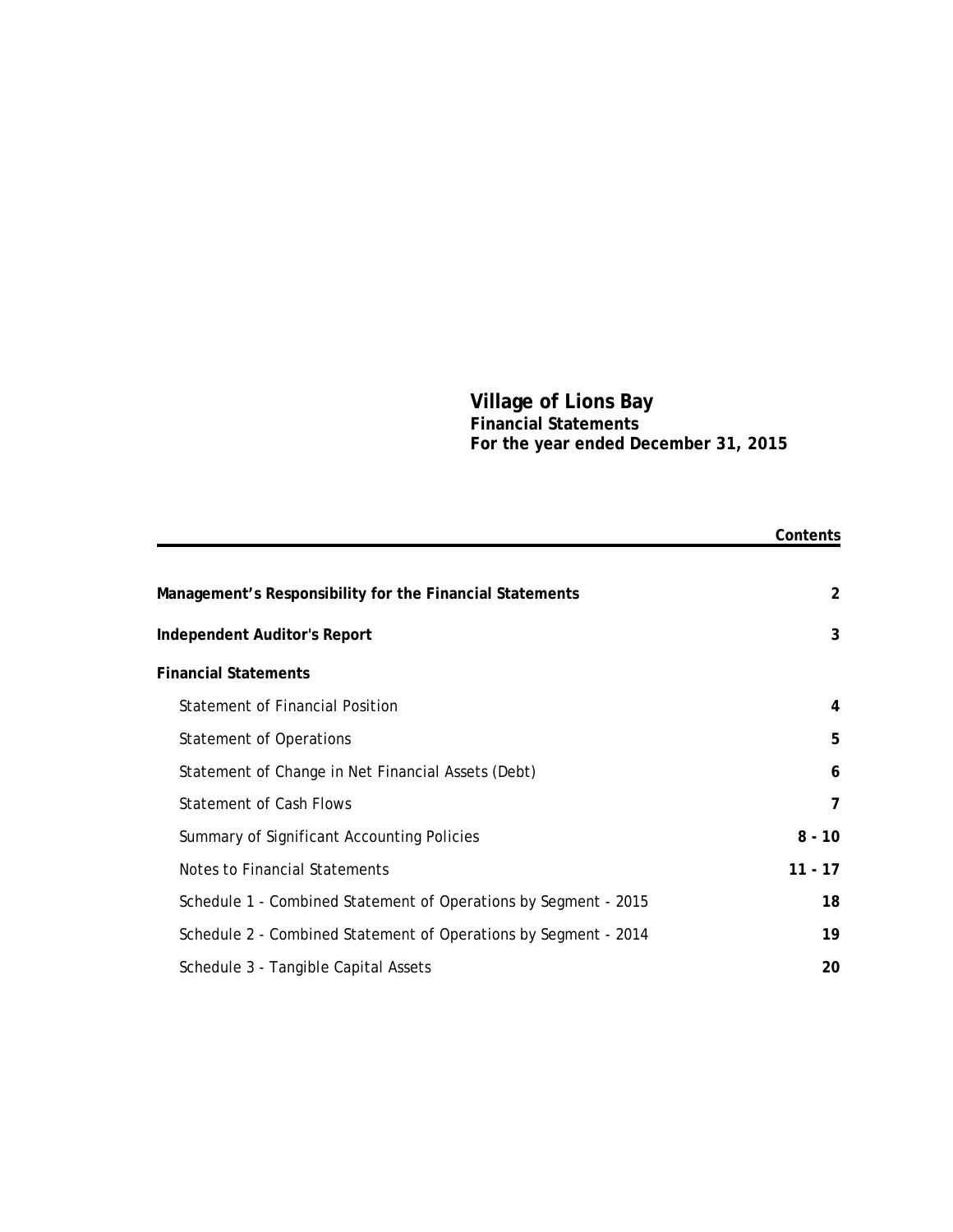## Management's Responsibility for the Financial Statements

The accompanying financial statements of the Village of Lions Bay (the "Village") are the responsibility of management and have been prepared in accordance with Canadian public sector accounting standards as recommended by the Public Sector Accounting Board of the Chartered Professional Accountants Canada. A summary of the significant accounting policies are described in the summary of significant accounting policies which proceed the notes to the financial statements. The preparation of financial statements necessarily involves the use of estimates based on management's judgment, particularly when transactions affecting the current accounting period cannot be finalized with certainty until future periods.

The Village's management maintains a system of internal controls designed to provide reasonable assurance that assets are safeguarded, transactions are properly authorized and recorded in compliance with legislative and regulatory requirements, and reliable financial information is available on a timely basis for preparation of the financial statements. These systems are monitored and evaluated by management.

Mayor and Council meet with management and the external auditors to review the financial statements and discuss any significant financial reporting or internal control matters prior to their approval of the financial statements.

The financial statements have been audited by BDO Canada LLP, independent external auditors appointed by the Village. The accompanying Independent Auditor's Report outlines their responsibilities, the scope of their examination and their opinion on the Village's financial statements.

Pamela Racke,

Pamela Rooke, CPA, CMA **Chief Financial Officer** 

Peter DeJong Chief Administrative Officer

May 3, 2016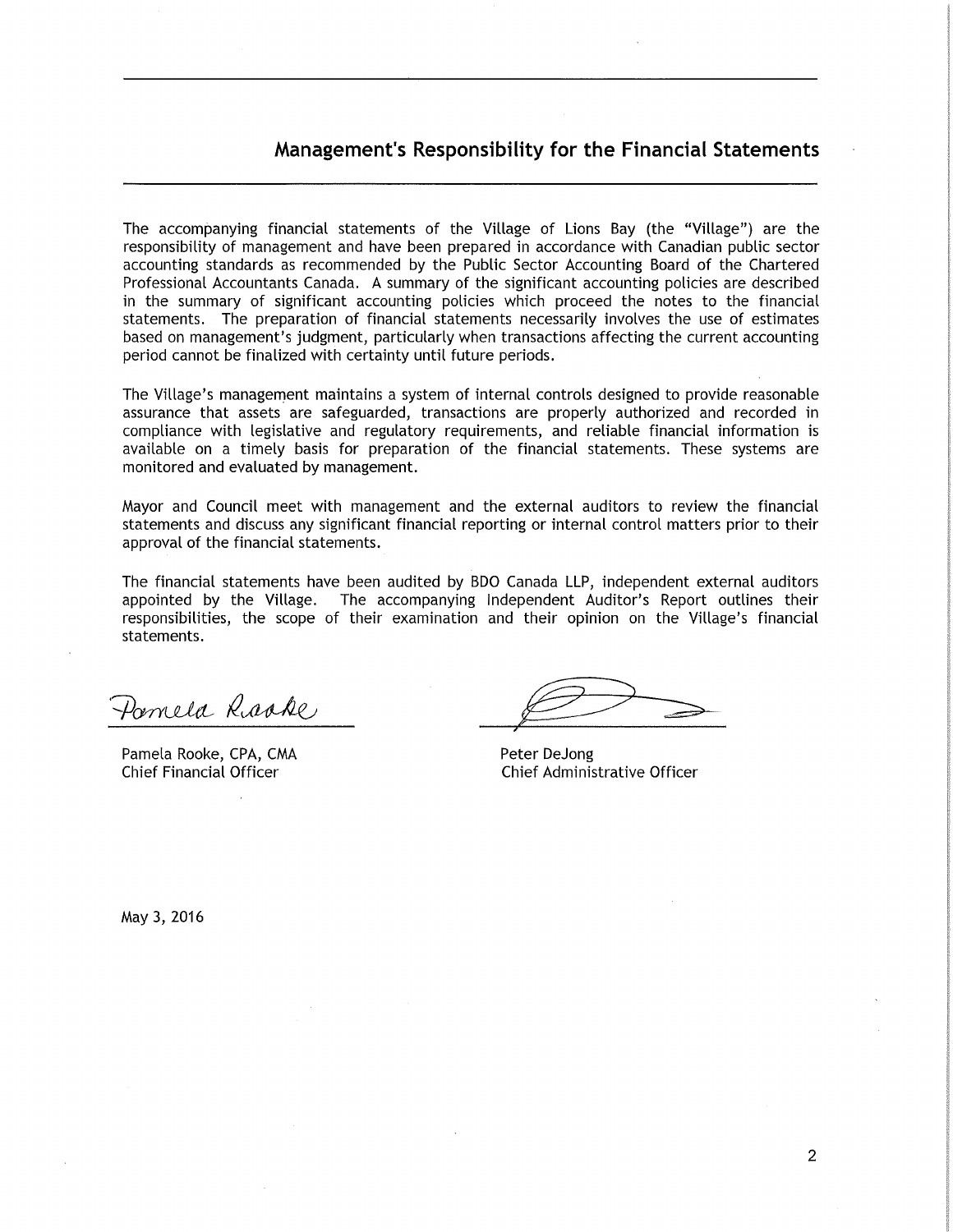

Tel: 604 688 5421 Fax: 604 688 5132 vancouver@bdo.ca **www.bdo.ca**

BDO Canada LLP 600 Cathedral Place 925 West Georgia Street Vancouver BC V6C 3L2 Canada

# **Independent Auditor's Report**

#### **To the Mayor and Councilors of the Village of Lions Bay**

We have audited the accompanying financial statements of the Village of Lions Bay, which comprise the Statement of Financial Position as at December 31, 2015, the Statements of Operations, Change in Net Financial Assets (Net Debt) and Cash Flows for the year then ended, and a summary of significant accounting policies, and other explanatory information.

#### **Management's Responsibility for the Financial Statements**

Management is responsible for the preparation and fair presentation of these financial statements in accordance with Canadian public sector accounting standards, and for such internal control as management determines is necessary to enable the preparation of financial statements that are free from material misstatement, whether due to fraud or error.

#### **Auditor's Responsibility**

Our responsibility is to express an opinion on these financial statements based on our audit. We conducted our audit in accordance with Canadian generally accepted auditing standards. Those standards require that we comply with ethical requirements and plan and perform the audit to obtain reasonable assurance about whether the financial statements are free from material misstatement.

An audit involves performing procedures to obtain audit evidence about the amounts and disclosures in the financial statements. The procedures selected depend on the auditor's judgment, including the assessment of the risks of material misstatement of the financial statements, whether due to fraud or error. In making those risk assessments, the auditor considers internal control relevant to the entity's preparation and fair presentation of the financial statements in order to design audit procedures that are appropriate in the circumstances, but not for the purpose of expressing an opinion on the effectiveness of the entity's internal control. An audit also includes evaluating the appropriateness of accounting policies used and the reasonableness of accounting estimates made by management, as well as evaluating the overall presentation of the financial statements.

We believe that the audit evidence we have obtained is sufficient and appropriate to provide a basis for our audit opinion.

#### **Opinion**

In our opinion, the financial statements present fairly, in all material respects, the financial position of the Village of Lions Bay as at December 31, 2015 and the results of its operations, changes in net financial assets (net debt) and cash flows for the year then ended in accordance with Canadian public sector accounting standards.

500 Canada LLP

Chartered Professional Accountants

Vancouver, British Columbia May 3, 2016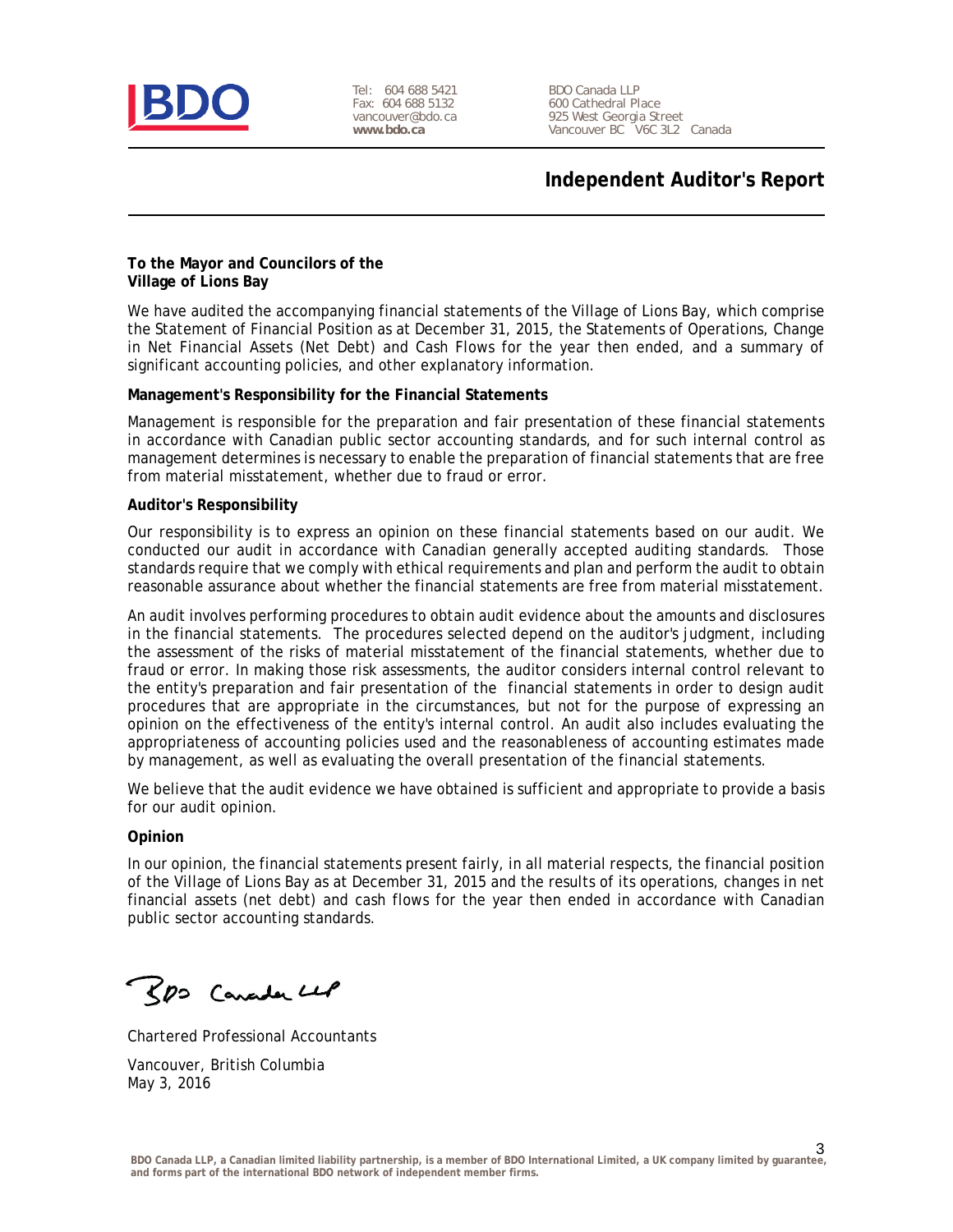Village of Lions Bay<br>Statement of Financial Position

| December 31                                   | 2015               | 2014       |
|-----------------------------------------------|--------------------|------------|
| <b>Financial Assets</b>                       |                    |            |
| Cash and cash equivalents                     | \$<br>1,544,870 \$ | 1,532,197  |
| Accounts receivable                           | 205,686            | 273,475    |
| Grants receivable                             | 208,158            | 7,917      |
|                                               | 1,958,714          | 1,813,589  |
|                                               |                    |            |
| <b>Liabilities</b><br>Accounts payable        | 325,344            | 346,133    |
| Developer deposits (Note 4)                   | 117,000            | 107,500    |
| Deferred revenue (Note 1)                     | 1,000              | 15,000     |
| Sick, overtime, wellness and vacation payable | 52,334             | 42,941     |
| Long-term debt (Note 2)                       | 1,276,495          | 1,352,176  |
| Capital lease obligation (Note 3)             | 87,300             | 121,247    |
|                                               | 1,859,473          | 1,984,997  |
| Net Financial Assets (Debt)                   | 99,241             | (171, 408) |
|                                               |                    |            |
| <b>Non-Financial Assets</b>                   |                    |            |
| Tangible capital assets (Schedule 3)          | 19,997,760         | 20,245,422 |
| Prepaid expenses                              | 8,348              | 14,076     |
|                                               | 20,006,108         | 20,259,498 |
|                                               |                    |            |
| <b>Accumulated Surplus (Note 9)</b>           | $$20,105,349$ \$   | 20,088,090 |

Parrela Rooke

Pamela Rooke, CPA, CMA Chief Financial Officer

Korett Bul

Karl Buhr Mayor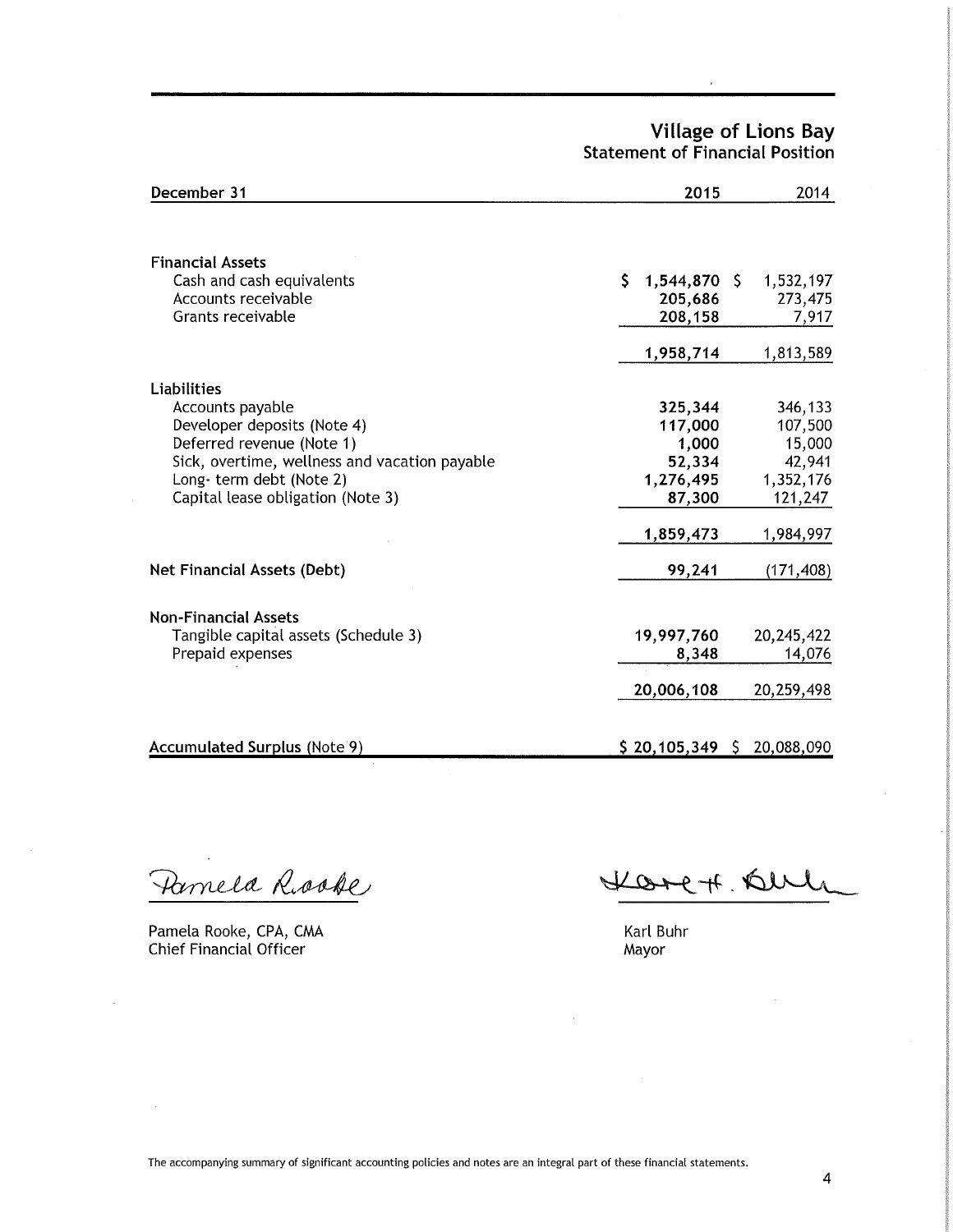# **Village of Lions Bay Statement of Operations**

|                                             |    | <b>Financial Plan</b> |                          |    |            |
|---------------------------------------------|----|-----------------------|--------------------------|----|------------|
| For the year ended December 31              |    | 2015                  | 2015                     |    | 2014       |
|                                             |    | (Note 7)              |                          |    |            |
| Revenue (Schedule 1 & 2)                    |    |                       |                          |    |            |
| Taxation (Note 5)                           | \$ | 1,521,604 \$          | $1,521,513$ \$           |    | 1,402,897  |
| Utility user rates and connection fees      |    | 673,545               | 676,322                  |    | 611,478    |
| Government transfers                        |    | 1,054,104             | 707,698                  |    | 733,300    |
| Sale of services                            |    | 102,350               | 106,644                  |    | 92,133     |
| Other revenues                              |    | 81,301                | 132,014                  |    | 131,512    |
| Loss on disposal of tangible capital assets |    |                       |                          |    | (3, 400)   |
|                                             |    | 3,432,904             | 3, 144, 191              |    | 2,967,920  |
| Expenses (Schedule 1 & 2)                   |    |                       |                          |    |            |
| General departmental expenses               |    | 2,048,119             | 1,975,037                |    | 1,924,862  |
| Water system operations                     |    | 1,240,663             | 1,072,012                |    | 664,850    |
| Sewer system operations                     |    | 92,687                | 79,883                   |    | 63,780     |
|                                             |    |                       |                          |    |            |
|                                             |    | 3,381,469             | 3,126,932                |    | 2,653,492  |
| <b>Annual Surplus</b>                       |    | 51,435                | 17,259                   |    | 314,428    |
| Accumulated Surplus, beginning of year      |    | 20,088,090            | 20,088,090               |    | 19,773,662 |
| Accumulated Surplus, end of year            | S  |                       | 20,139,525 \$ 20,105,349 | S. | 20,088,090 |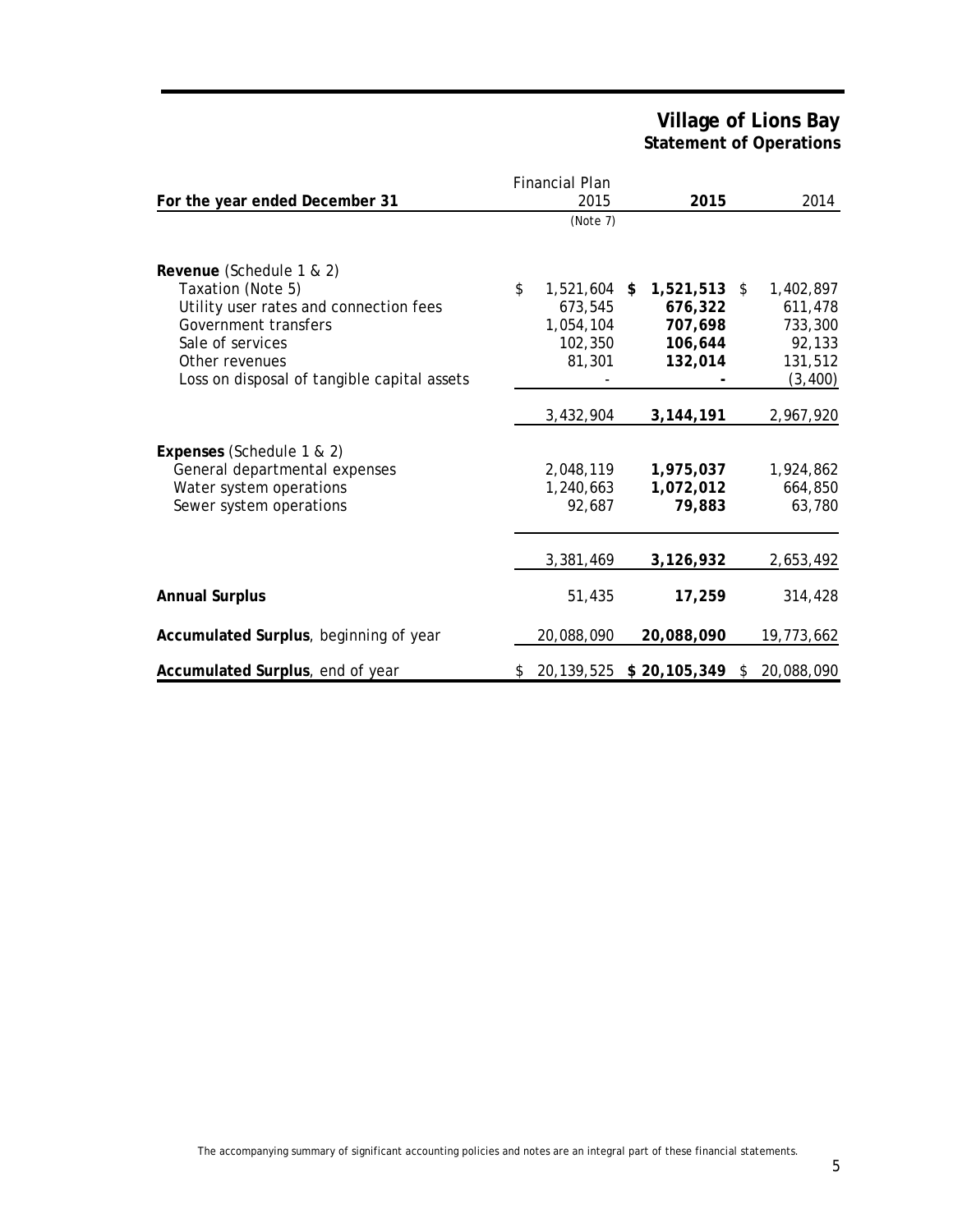# **Village of Lions Bay Statement of Change in Net Financial Assets (Debt)**

|                                                                                                                                                                        |    | <b>Financial Plan</b> |                       |                                 |
|------------------------------------------------------------------------------------------------------------------------------------------------------------------------|----|-----------------------|-----------------------|---------------------------------|
| For the year ended December 31                                                                                                                                         |    | 2015                  | 2015                  | 2014                            |
|                                                                                                                                                                        |    | (Note 7)              |                       |                                 |
| Annual surplus                                                                                                                                                         | \$ | $51,435$ \$           | $17,259$ \$           | 314,428                         |
| Change in Tangible Capital Assets<br>Acquisition of tangible capital assets<br>Amortization of tangible capital assets<br>Loss on disposals of tangible capital assets |    | (625, 712)<br>504,202 | (266, 230)<br>513,892 | (1,043,317)<br>489,048<br>3,400 |
|                                                                                                                                                                        |    | (121, 510)            | 247,662               | (550, 869)                      |
| Change in Other Non-Financial Assets<br>Expense (acquisition) of prepaid expenses                                                                                      |    |                       | 5,728                 | (12, 164)                       |
| Change in net financial assets (debt)<br>for the year                                                                                                                  |    | (70, 075)             | 270,649               | (248, 605)                      |
| Net financial assets (debt), beginning of year                                                                                                                         |    | (171, 408)            | (171, 408)            | 77,197                          |
| Net financial assets (debt), end of year                                                                                                                               | S  | (241, 483)            | \$<br>99,241          | \$<br>(171,408)                 |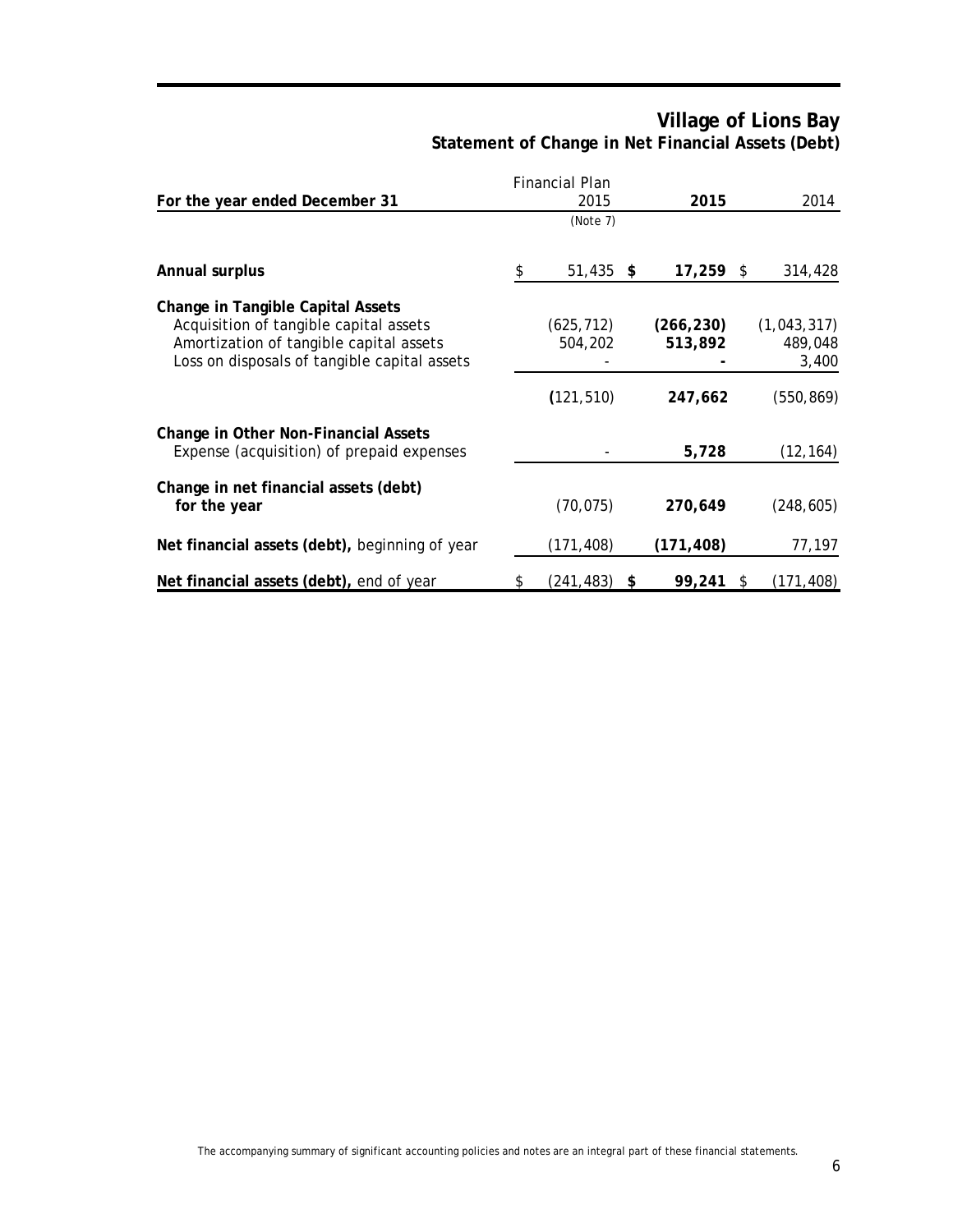**Village of Lions Bay Statement of Cash Flows** 

| For the year ended December 31                                                                                                                                                                  |    | 2015                                                           | 2014                                                                |
|-------------------------------------------------------------------------------------------------------------------------------------------------------------------------------------------------|----|----------------------------------------------------------------|---------------------------------------------------------------------|
|                                                                                                                                                                                                 |    |                                                                |                                                                     |
| Cash provided by (used in)                                                                                                                                                                      |    |                                                                |                                                                     |
| <b>Operating transactions</b><br>Annual surplus                                                                                                                                                 | \$ | $17,259$ \$                                                    | 314,428                                                             |
| Items not involving cash<br>Amortization expense<br>Loss on disposal of tangible capital assets                                                                                                 |    | 513,892                                                        | 489,048<br>3,400                                                    |
| Changes in non-cash operating balances<br>Accounts receivable<br>Grants receivable<br>Deferred revenue<br>Accounts payable<br>Sick, overtime, wellness and vacation payable<br>Prepaid expenses |    | 67,789<br>(200, 241)<br>(4,500)<br>(20, 789)<br>9,393<br>5,728 | (81, 740)<br>11,040<br>(417, 343)<br>190,772<br>13,440<br>(12, 164) |
|                                                                                                                                                                                                 |    | 388,531                                                        | 510,881                                                             |
| <b>Capital transactions</b><br>Cash used to acquire tangible capital assets                                                                                                                     |    | (266, 230)                                                     | (1,043,317)                                                         |
| <b>Financing transactions</b><br>Repayment of capital lease obligation<br>Repayment of long-term debt principal                                                                                 |    | (33, 947)<br>(75, 681)                                         | (27, 331)<br>(71, 497)                                              |
|                                                                                                                                                                                                 |    | (109, 628)                                                     | (98, 828)                                                           |
| Increase (decrease) in cash and equivalents during the year                                                                                                                                     |    | 12,673                                                         | (631, 264)                                                          |
| Cash and equivalents, beginning of year                                                                                                                                                         |    | 1,532,197                                                      | 2, 163, 461                                                         |
| Cash and equivalents, end of year                                                                                                                                                               | S. | 1,544,870 \$                                                   | 1,532,197                                                           |
| Supplemental information:<br>Interest paid on long-term debt                                                                                                                                    | \$ | 91,561                                                         | \$<br>83,615                                                        |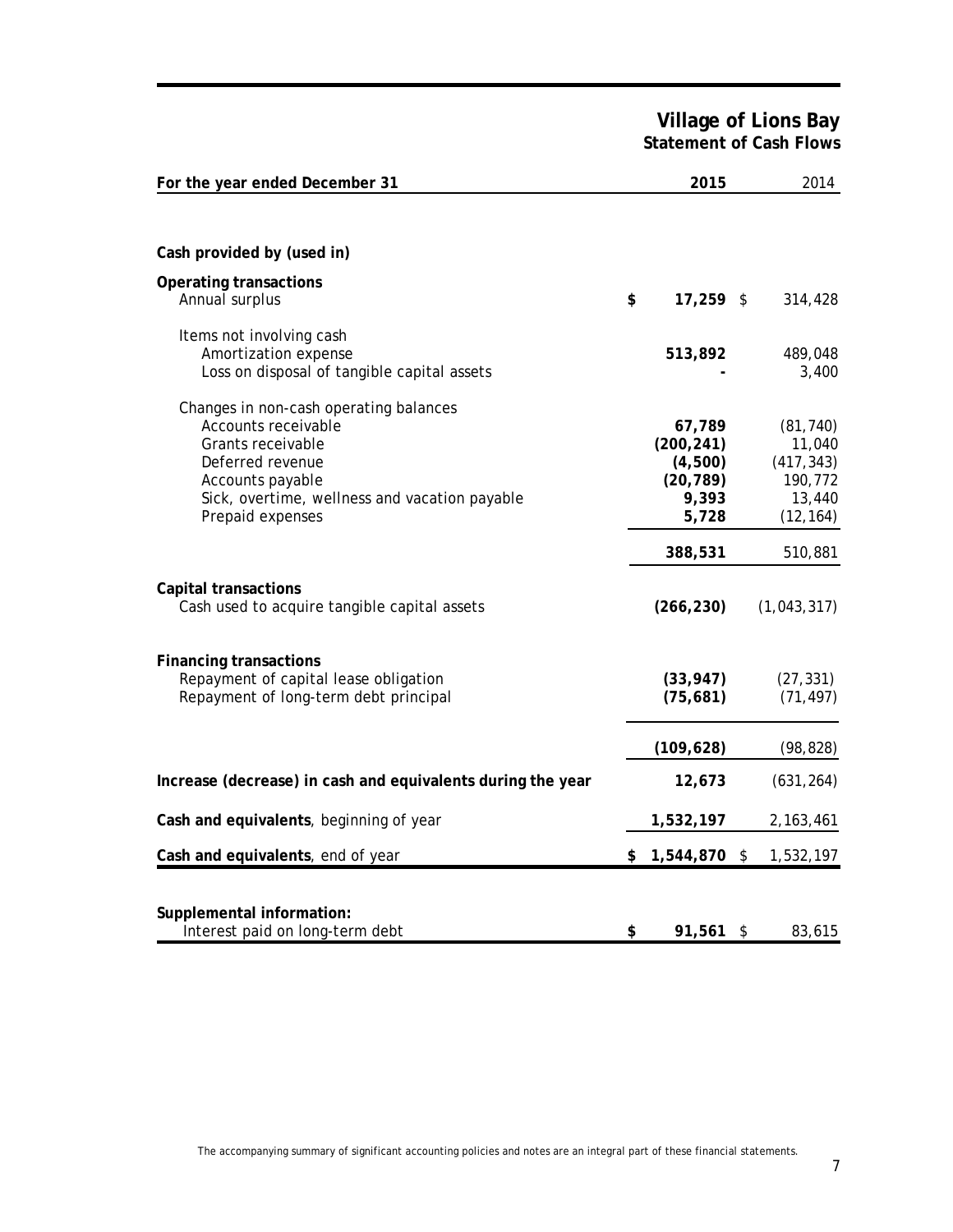The Village of Lions Bay ("The Village") is a municipality in the province of British Columbia operating under the provisions of the Community Charter. The Village provides a wide range of services to the residents such as parks and recreation, fire and rescue, general government services, solid waste collection, and maintenance of roads, storm drainage, water and sewer infrastructure and facilities. The Village prepares its financial statements in accordance with Canadian public sector accounting standards using guidelines developed by the Public Sector Accounting Board ("PSAB") of the Chartered Professional Accountants Canada.

**Basis of Accounting** The basis of accounting followed in these financial statements is an accrual method and includes revenues in the period in which the transactions or events occurred that gave rise to the revenues and expenses in the period the goods and services are acquired and a liability is incurred.

> The financial statements include the accounts of all funds of the Village. Interfund transactions and balances have been eliminated.

# **Cash and**

**Cash Equivalents** Cash and cash equivalents include bank balances and bank term deposits or guaranteed income certificates with duration of less than three months. All amounts are held at Canadian chartered banks and are denominated in Canadian dollars.

# **Tangible Capital**

**Assets** Tangible capital assets are recorded at cost less accumulated amortization and are classified according to their functional use. Cost includes all costs directly attributable to acquisition or construction of the tangible capital asset including transportation costs, installation costs, design and engineering fees, legal fees and site preparation costs. Amortization is recorded on a straight-line basis over the estimated life of the tangible capital asset commencing once the asset is put into use. Contributed tangible capital assets are recorded at fair value at the time of the contribution.

Estimated useful lives of tangible capital assets are as follows:

| Land improvements                  | 7 to 40 years  |
|------------------------------------|----------------|
| <b>Buildings</b>                   | 20 to 50 years |
| Drainage                           | 25 to 40 years |
| Equipment, furniture, and vehicles | 5 to 20 years  |
| Infrastructure - water             | 5 to 80 years  |
| Infrastructure - sewer             | 5 to 100 years |
| Roads                              | 10 to 60 years |
| Other                              | 5 to 60 years  |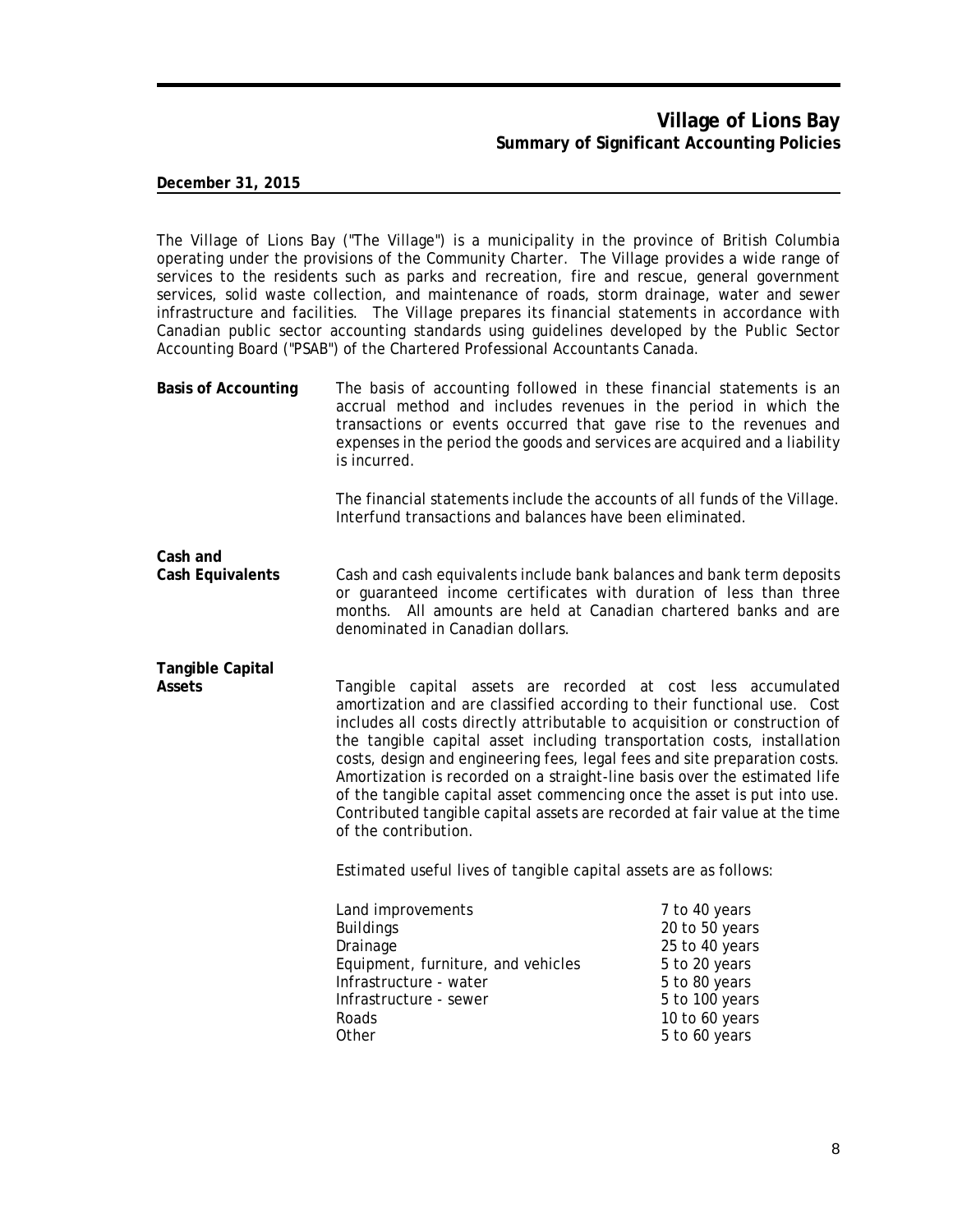| <b>Revenue Recognition</b> | Taxes are recorded when they meet the definition of an asset, have been<br>authorized and the taxable event occurs.<br>Taxes receivable are<br>recognized net of allowance for anticipated uncollectible amounts.                                                                                                                                                                                                                                                                                                                                                                                                              |
|----------------------------|--------------------------------------------------------------------------------------------------------------------------------------------------------------------------------------------------------------------------------------------------------------------------------------------------------------------------------------------------------------------------------------------------------------------------------------------------------------------------------------------------------------------------------------------------------------------------------------------------------------------------------|
|                            | Through the British Columbia Assessment's appeal process, taxes may be<br>adjusted by way of supplementary roll adjustments. The effects of these<br>adjustments on taxes are recognized at the time they are awarded.<br>Levies imposed by other taxing authorities, including the Vancouver<br>General Regional District, are not included as taxes for municipal<br>purposes.                                                                                                                                                                                                                                               |
|                            | Charges for sewer, water usage and solid waste collection are recorded<br>Connection fee revenues are recognized when the<br>as user fees.<br>connection has been established.                                                                                                                                                                                                                                                                                                                                                                                                                                                 |
|                            | Government transfers, which include legislative grants, are recognized<br>in the financial statements when received if the transfer is authorized<br>and any eligibility criteria are met, except to the extent that transfer<br>stipulations give rise to an obligation that meets the definition of a<br>liability. Transfers are recognized as deferred revenue when transfer<br>stipulations give rise to a liability. Government transfer revenue is<br>recognized in the statement of operations as the stipulation liabilities<br>are settled.                                                                          |
|                            | Sales of service and other revenue is recognized on an accrual basis.                                                                                                                                                                                                                                                                                                                                                                                                                                                                                                                                                          |
| <b>Leased Assets</b>       | Leases entered into that transfer substantially all the benefits and risks<br>associated with ownership are recorded as the acquisition of a tangible<br>capital asset and the incurrence of an obligation. The asset is amortized<br>in a manner consistent with tangible capital assets owned by the Village<br>and the obligation, including interest thereon, is repaid over the term of<br>the lease. All other leases are accounted for as operating leases and the<br>rental costs are expensed as incurred.                                                                                                            |
| <b>Use of Estimates</b>    | The preparation of financial statements in accordance with Canadian<br>public sector accounting standards requires management to make<br>estimates and assumptions that affect the reported amounts of assets<br>and liabilities at the date of the financial statements, and the reported<br>amounts of revenues and expenses during the reporting period. Actual<br>results could differ from management's best estimates as additional<br>information becomes available in the future. A significant area requiring<br>management estimates relates to the useful life of tangible assets for<br>amortization calculations. |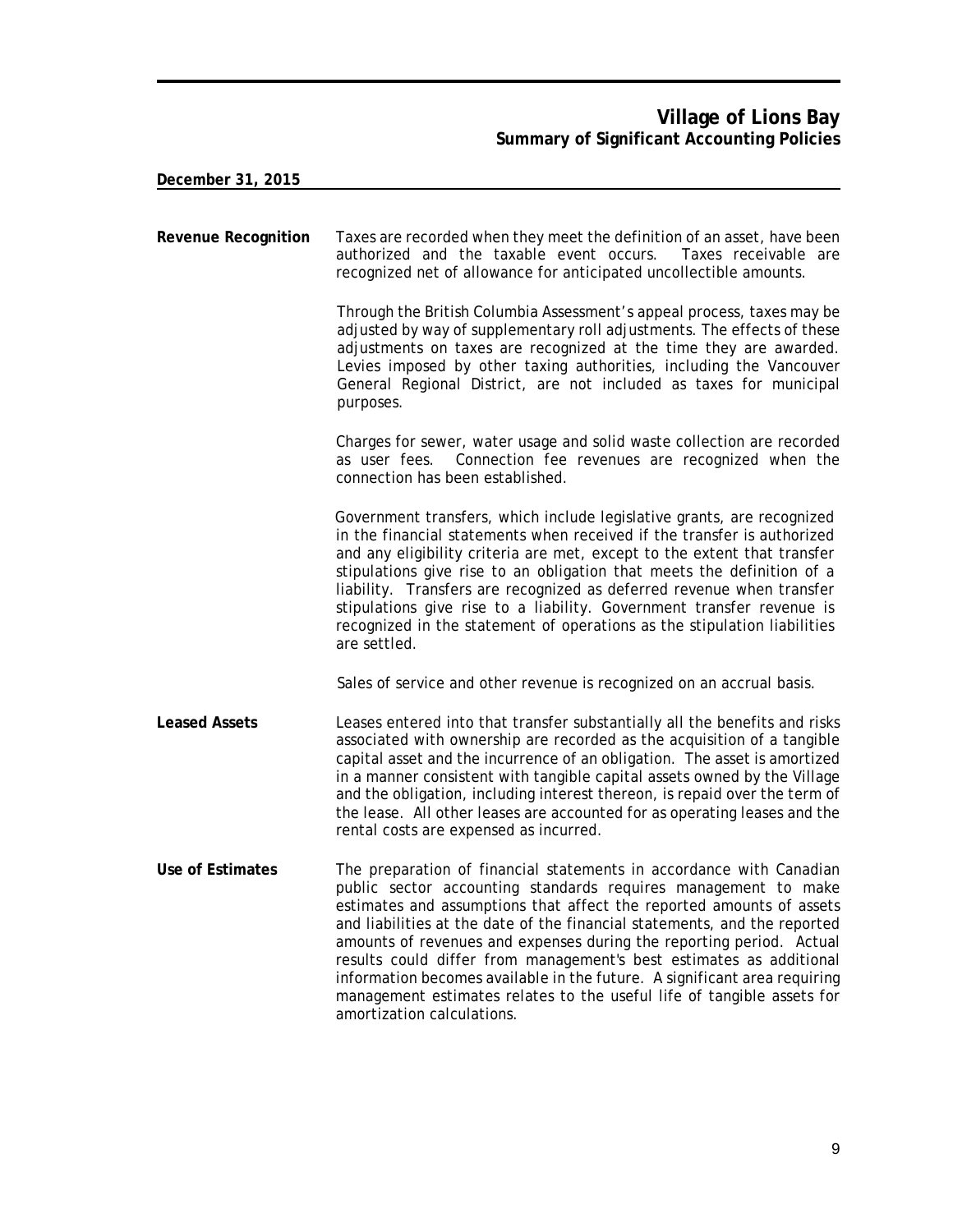## **Village of Lions Bay Summary of Significant Accounting Policies**

**December 31, 2015** 

- **Financial Instruments** The Village's financial instruments consist of cash and equivalents, accounts receivable, grant receivable, accounts payable and long-term debt. Unless otherwise noted, it is management's opinion that the Village is not exposed to significant interest, currency or credit risk arising from these financial instruments.
- **Deferred Revenue** Funds received for specific purposes which are externally restricted by legislation, regulation or agreement and are not available for general municipal purposes are accounted for as deferred revenue on the statement of financial position. The revenue is recognized in the statement of operations in the year in which it is used for the specified purpose.
- **Contaminated Sites** Effective January 1, 2015, the Village adopted the new Public Sector Accounting Standard PS3260 Contaminated Sites. The new standard can be applied retroactively or prospectively, and the Village has elected to apply it prospectively.

Under PS3260 governments are required to accrue a liability for the costs to remediate a contaminated site. Liabilities are recognized when an environmental standard exists, contamination exceeds the standard, the government has responsibility for remediation, future economic benefits will be given up and a reasonable estimate can be made.

Management has assessed its potential liabilities under the new standard including sites that are no longer in productive use and sites which the Village accepts responsibility. There were no such sites that had contamination in excess of an environmental standard which required remediation at this time, therefore no liability was recognized on transition as at January 1, 2015 or at December 31, 2015.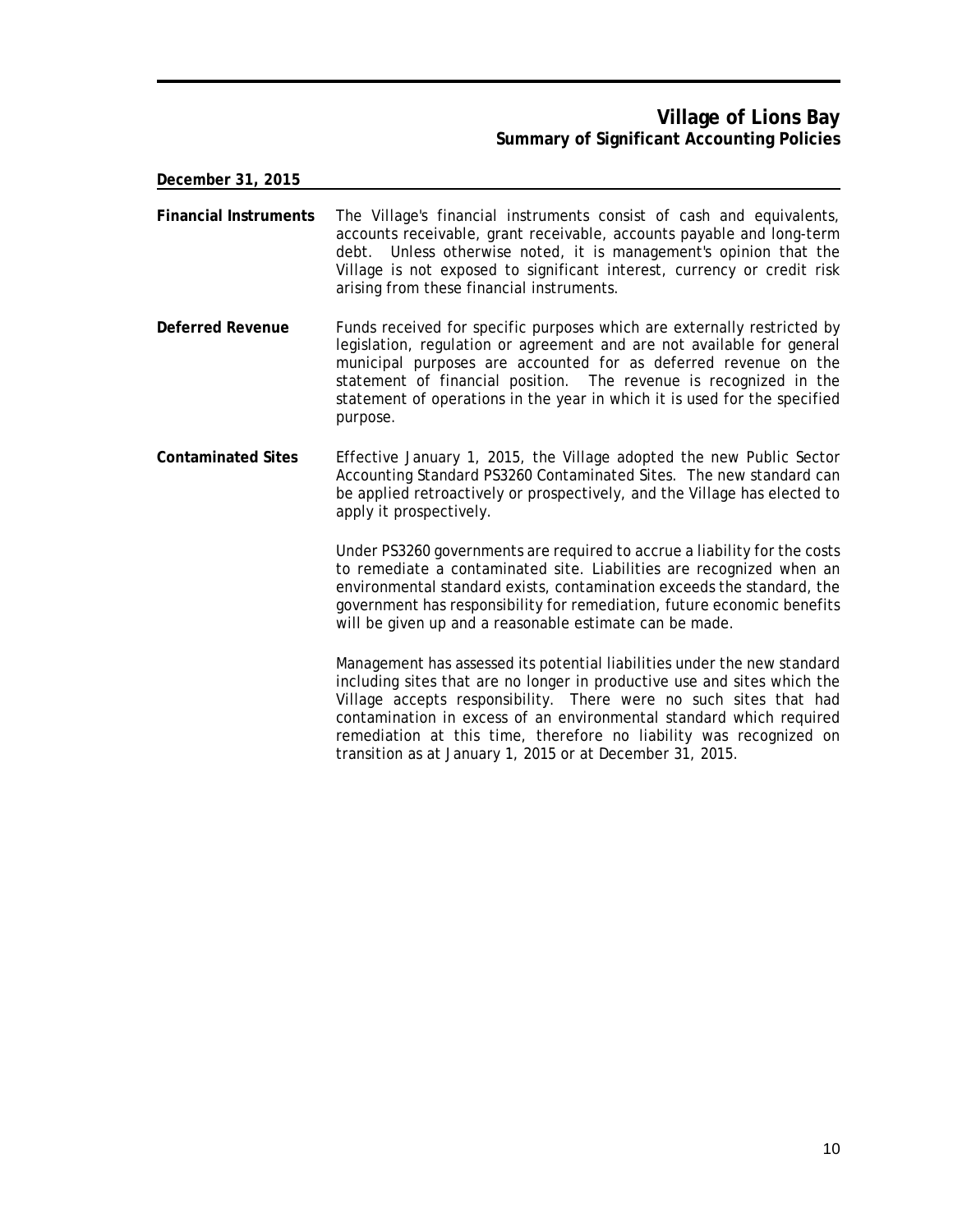#### **1. Deferred Revenue**

Deferred revenue consists of a restricted cash donation in the amount of \$1,000 from The Horns Project Productions Ltd. for the beautification of The Village's garden.

|                                                          | 2015 |                         | 2014                            |  |
|----------------------------------------------------------|------|-------------------------|---------------------------------|--|
| Deferred revenue, opening balance<br>Receipt<br>Expended |      | $15,000$ \$<br>(14,000) | 441,343<br>14,000<br>(440, 343) |  |
| Deferred revenue, ending balance                         |      | 1,000                   | 15,000                          |  |

#### **2. Long-term Debt**

Loan Authorization Bylaw No. 353 was adopted on January 20th, 2005 and gave approval for the Village to borrow up to \$250,000 to assist in providing water services to the specified area of Brunswick Beach whose owners had opted to finance their share of costs over twenty years through a local parcel tax. The actual amount of the loan honoured was \$114,000. The interest rate is 5.1% and the debt matures in 2025. The balance outstanding under this bylaw at yearend was \$64,139 (2014 - \$69,709).

Loan Authorization Bylaw No. 401 and 374 were respectively adopted on June 2, 2008 and September 19, 2006 and gave approval for the Village to borrow up to \$800,000 and \$600,000 to assist in providing construction improvements to the water system servicing the Village of Lions Bay. The interest rate is 5.15% and the debt matures in 2028. The balance outstanding under the bylaws at year-end was \$1,028,666 (2014 - \$1,088,154).

Loan Authorization Bylaw No. 380 was adopted on September 19, 2006 and gave approval for the Village to borrow up to \$1,300,000 to assist in providing construction improvements to the Village of Lions Bay road system. In 2008, Council reduced the approved borrowing for the bylaw to \$500,000 and \$250,000 was borrowed. The interest rate is 5.15% and the debt matures in 2028. The balance outstanding under this bylaw at year-end was \$183,690 (2014 - \$194,313).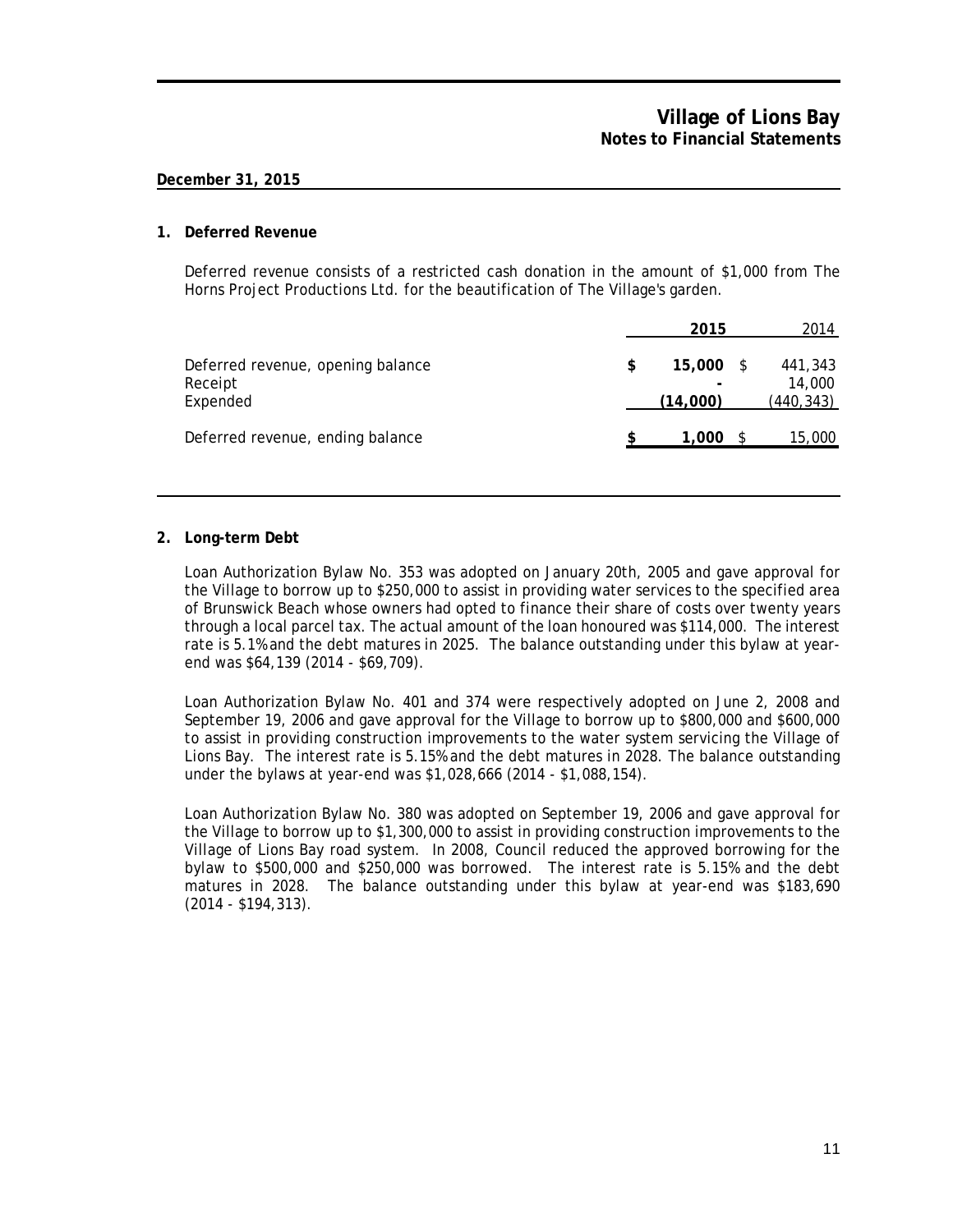#### **2. Long-term Debt (Continued)**

Repayments of debt required in the next five years and thereafter are as follows:

| 2016       | \$<br>78,628 |
|------------|--------------|
| 2017       | 81,690       |
| 2018       | 84,872       |
| 2019       | 88,180       |
| 2020       | 91,618       |
| Thereafter | 851,507      |
|            | 1,276,495    |
|            |              |

#### **3. Capital Lease**

During 2013, the Village entered into three vehicle lease obligations with future payments requirements as follows:

| 2016<br>2017<br>2018                    | \$<br>37,120<br>37,120<br>16,408 |
|-----------------------------------------|----------------------------------|
| Total future minimum lease payments     | 90.648                           |
| Less: Imputed interest at 5.38%         | (3, 348)                         |
| Present value of minimum lease payments | 87,300                           |

**\_\_\_\_\_\_\_\_\_\_\_\_\_\_\_\_\_\_\_\_\_\_\_\_\_\_\_\_\_\_\_\_\_\_\_\_\_\_\_\_\_\_\_\_\_\_\_\_\_\_\_\_\_\_\_\_\_\_\_\_\_\_\_\_\_\_\_\_\_\_\_\_\_\_** 

#### **4. Developer Deposits**

Bylaw 330 requires an applicant for certain building permits to pay a damage deposit of \$1,500 when the work is under \$50,000 and \$3,000 when the work is over \$50,000. The deposit less any costs incurred by the Village in restoring or replacing any damaged works or property will be returned to the applicant. The total cash on deposit of \$117,000 (2014 - \$107,500) has been reported under the liability because the deposits will be returned to the applicants. Any portion of these deposits used for replacing damaged works or property will be taken into income by the Village at such time.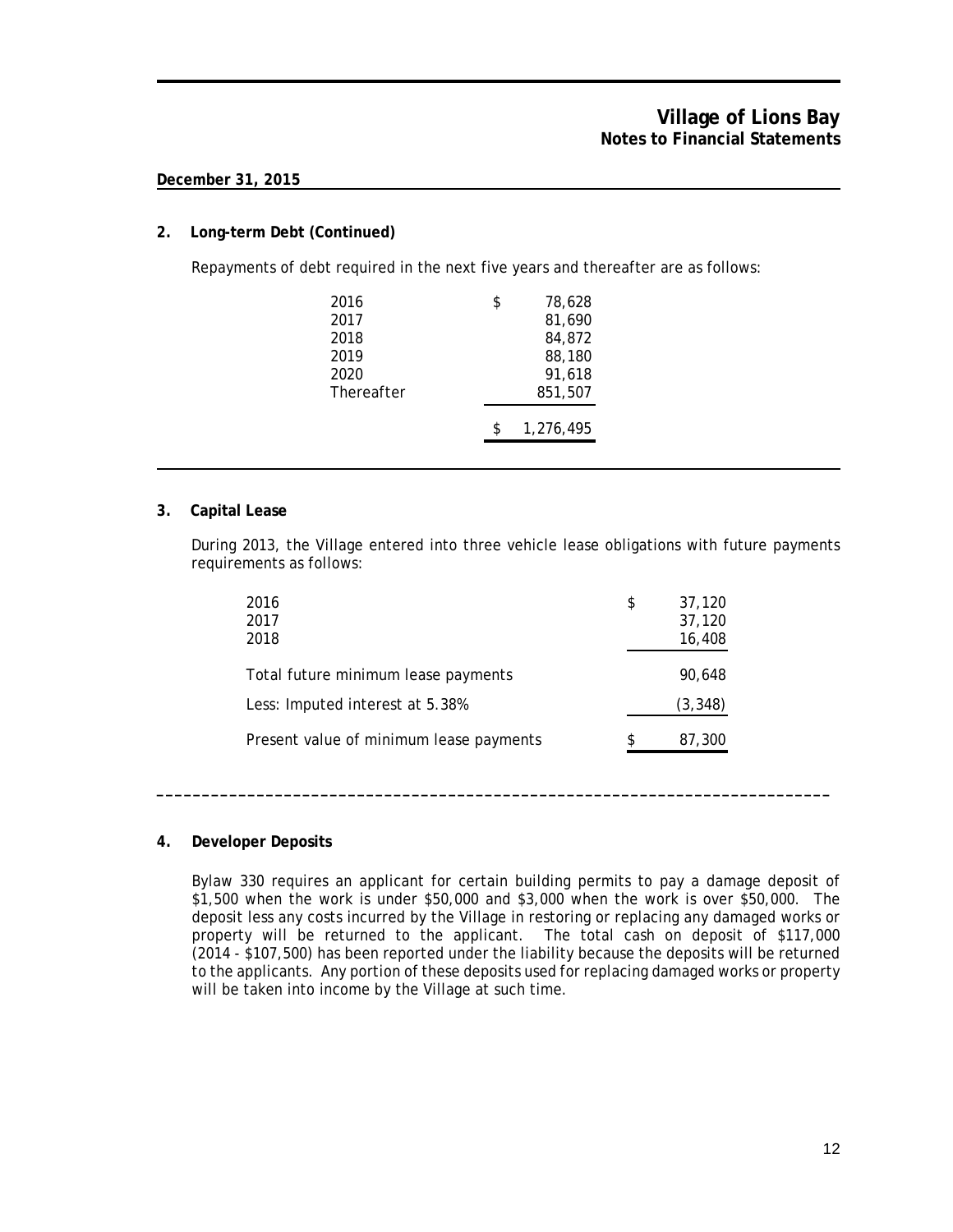## **5. Taxation**

|                                                           | <b>Financial Plan</b><br>2015 | 2015            | 2014            |
|-----------------------------------------------------------|-------------------------------|-----------------|-----------------|
|                                                           | (Note 7)                      |                 |                 |
| General purposes<br>Collections for other tax authorities | \$<br>$1,230,377$ \$          | $1,230,267$ \$  | 1,149,469       |
| School Taxes - Province                                   |                               | 685,988         | 681,472         |
| <b>RCMP</b>                                               |                               | 112,386         | 106,262         |
| <b>Regional District</b>                                  |                               | 38,155          | 36,593          |
| Greater Vancouver Transportation Authority                |                               | 184,570         | 182,891         |
| Municipal Finance Authority                               |                               | 115             | 109             |
| British Columbia Assessment Authority                     |                               | 34,598          | 34,053          |
|                                                           | 1,230,377                     | 2,286,079       | 2,190,849       |
| Transfers to other tax authorities                        |                               |                 |                 |
| School Taxes - Province                                   |                               | 685,988         | 681,472         |
| <b>RCMP</b>                                               |                               | 112,386         | 106,262         |
| <b>Regional District</b>                                  |                               | 38,136          | 36,817          |
| Greater Vancouver Transportation Authority                |                               | 184,570         | 182,891         |
| Municipal Finance Authority                               |                               | 115             | 109             |
| British Columbia Assessment Authority                     |                               | 34,598          | 34,053          |
|                                                           |                               | 1,055,793       | 1,041,604       |
| Available for general purposes                            | 1,230,377                     | 1,230,286       | 1,149,245       |
| Water utility parcel taxes                                | 267,087                       | 267,087         | 231,707         |
| Sewer utility parcel taxes                                | 24,140                        | 24,140          | 21,945          |
|                                                           | \$<br>1,521,604               | \$<br>1,521,513 | \$<br>1,402,897 |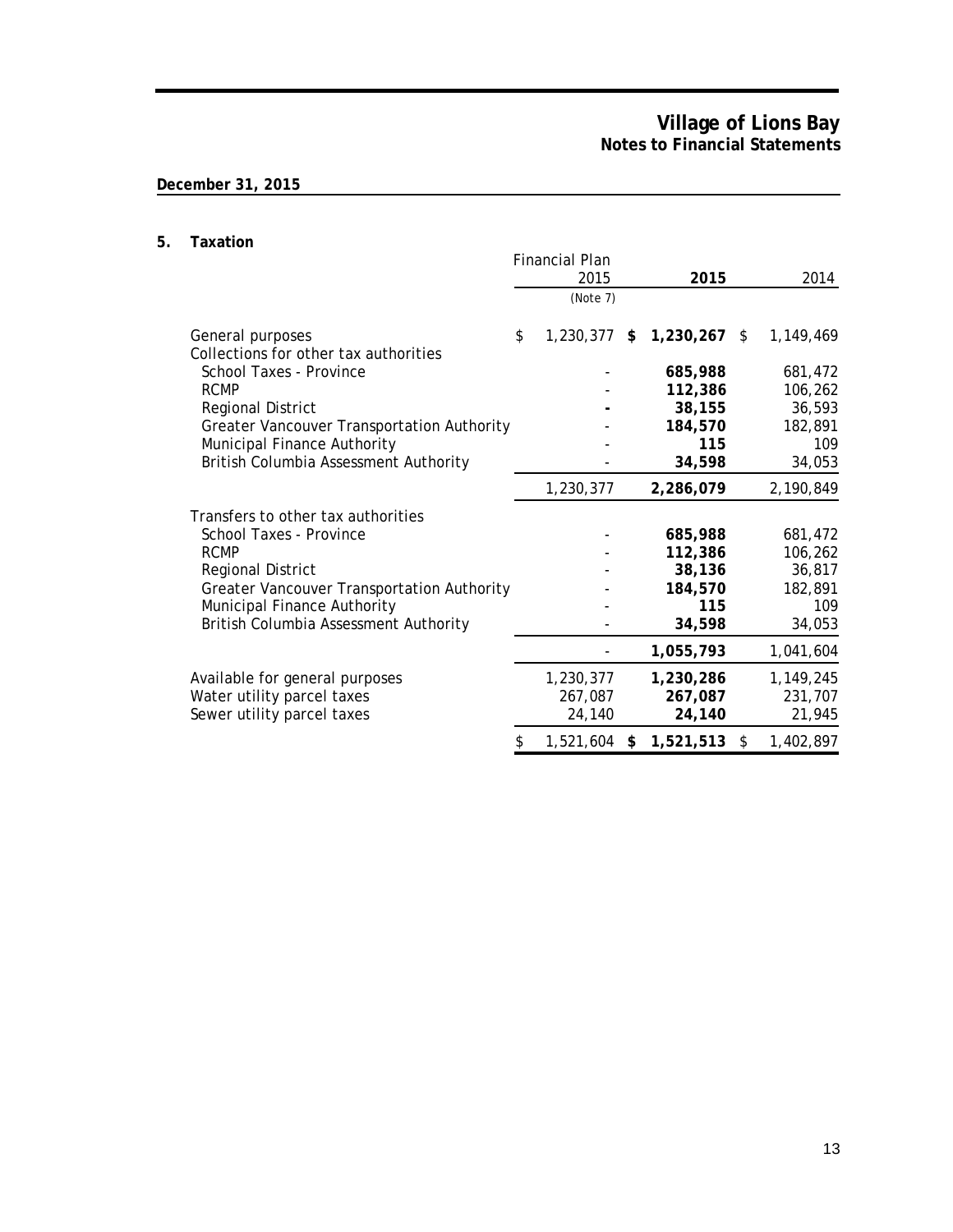#### **6. Contingent Liabilities and Commitments**

- (i) The Village is responsible as a member of the Greater Vancouver Regional District for its portion of any operating deficits or capital debt related to functions in which it participates.
- (ii) The Village partially insures itself through the Municipal Insurance Association of British Columbia. Should the Association pay out claims in excess of premiums received, it is possible that the Village along with the other participants, would be required to contribute towards the deficit.
- (iii) The Village is the subject to litigation in regard to employment matters. In addition, the Village is from time to time involved in other lawsuits. The Village vigorously defends any such claims. At December 31, 2015 there is not sufficient information available to allow the Village to make a reasonable estimate of the potential for loss, if any, resulting from outstanding matters. Accordingly, these financial statements contain no provision for such amounts. Amounts will be recorded in the financial statements in the period in which additional information becomes available that allows a reasonable estimate to be made.

#### **7. Financial Plan**

Financial plan amounts represent the Financial Plan Bylaw adopted by Council on May 12, 2015 with estimates for items treated differently under PSAB accounting.

The Financial Plan anticipated use of surpluses accumulated in previous years to balance against current year expenditures in excess of current year revenues. In addition, the Financial Plan anticipated capital expenditures rather than amortization expense and repayment of debt during the year.

The following shows how these amounts were combined:

| Financial Plan Bylaw surplus for the year   | \$           |
|---------------------------------------------|--------------|
| Add back:                                   |              |
| Capital expenditures                        | 625,712      |
| Repayment of Debt                           | 94,927       |
| MFA Actuarial Gain on Debt                  | 14,701       |
| Less:                                       |              |
| Budgeted transfers from accumulated surplus | (179, 703)   |
| Amortization                                | (504, 202)   |
|                                             | \$<br>51,435 |
|                                             |              |

**2015**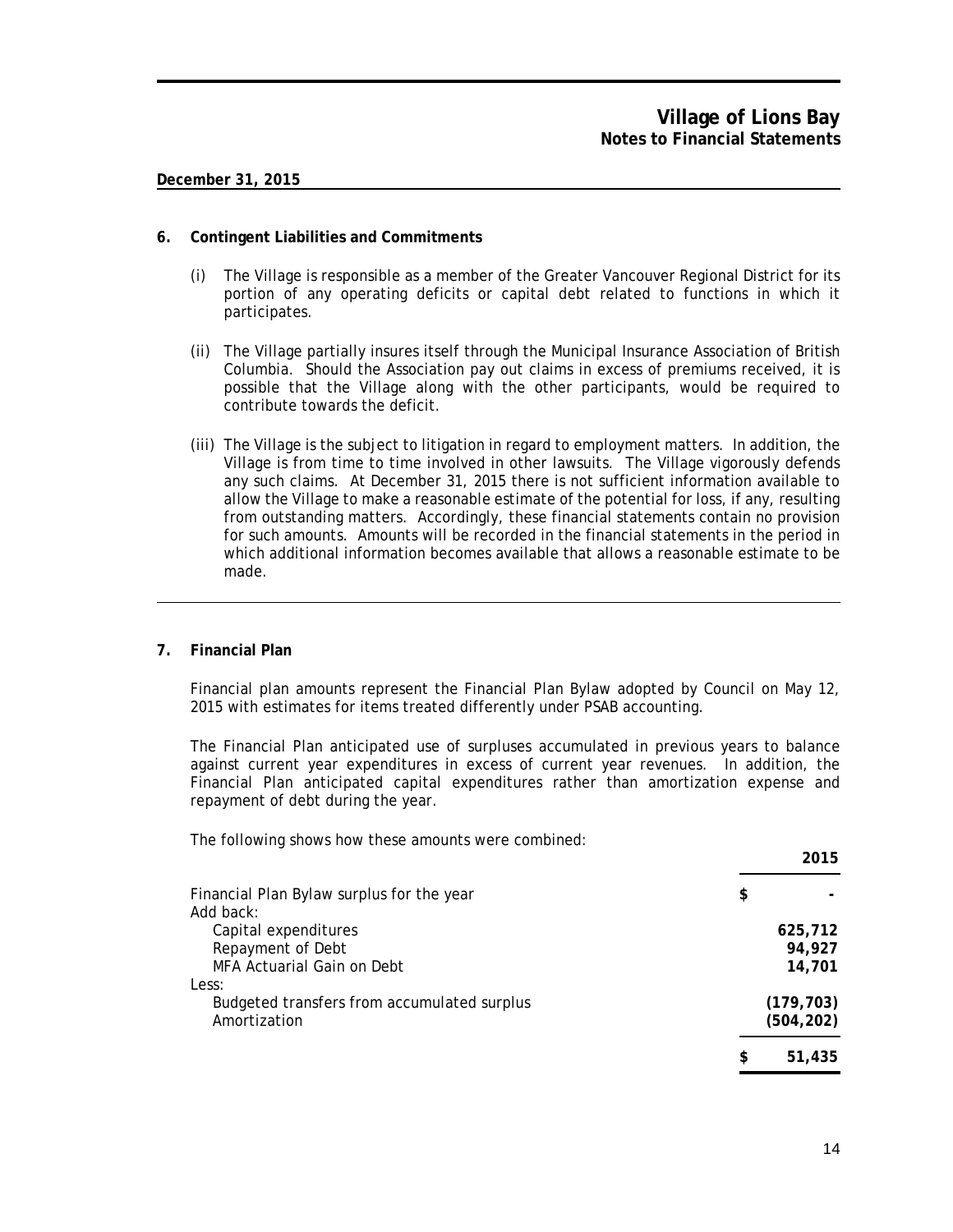#### **8. Pension Plan**

The employer and its employees contribute to the Municipal Pension Plan (a jointly trusteed pension plan). The Board of Trustees, representing plan members and employers, is responsible for administering the plan, including investment of assets and administration of benefits. The plan is a multi-employer defined benefit pension plan. Basic pension benefits are based on a formula. As at December 31, 2015, plan membership is broken down into about 185,000 active members, 80,000 retired members, and 33,000 inactive members. Active members include approximately 37,000 contributors from local governments. The plan holds assets in excess of \$40 billion.

Every three years, an actuarial valuation is performed to assess the financial position of the plan and adequacy of plan funding. The actuary determines an appropriate combined employer and member contribution rate to fund the plan. The actuary's calculated contribution rate is based on the entry-age normal cost method, which produces the long-term rate of member and employer contributions sufficient to provide benefits for average future entrants to the plan. This rate is then adjusted to the extent there is amortization of any funding deficit.

The most recent valuation for the Municipal Pension Plan as of December 31, 2012, indicated a \$1,370 million funding deficit for basic pension benefits on a going concern basis.

The next valuation will be as at December 31, 2015, with results available in later in 2016.

Employers participating in the plan record their pension expense as the amount of employer contributions made during the fiscal year (defined contribution pension plan accounting). This is because the plan records accrued liabilities and accrued assets for the plan in aggregate, resulting in no consistent and reliable basis for allocating the obligation, assets and cost to individual employers participating in the plan.

The Village paid \$48,052 (2014 - \$27,109) for employer contributions while employees contributed \$49,250 (2014 - \$26,886) to the plan in fiscal 2015.

#### **9. Accumulated Surplus**

The components of accumulated surplus are as follows:

|                                                                              | 2015                                              | 2014               |
|------------------------------------------------------------------------------|---------------------------------------------------|--------------------|
| Invested in tangible capital assets<br>Reserve funds<br>Unrestricted amounts | $$18,633,965$ $$18,771,999$<br>719,567<br>751,817 | 657.827<br>658,264 |
|                                                                              | $$20,105,349$ $$20,088,090$                       |                    |

The increase in reserve funds in the current year of \$61,740 represents the receipt of \$54,616 of unrestricted funds for Gas Tax Funding with the balance of \$7,124 representing interest credited to reserve funds for the year.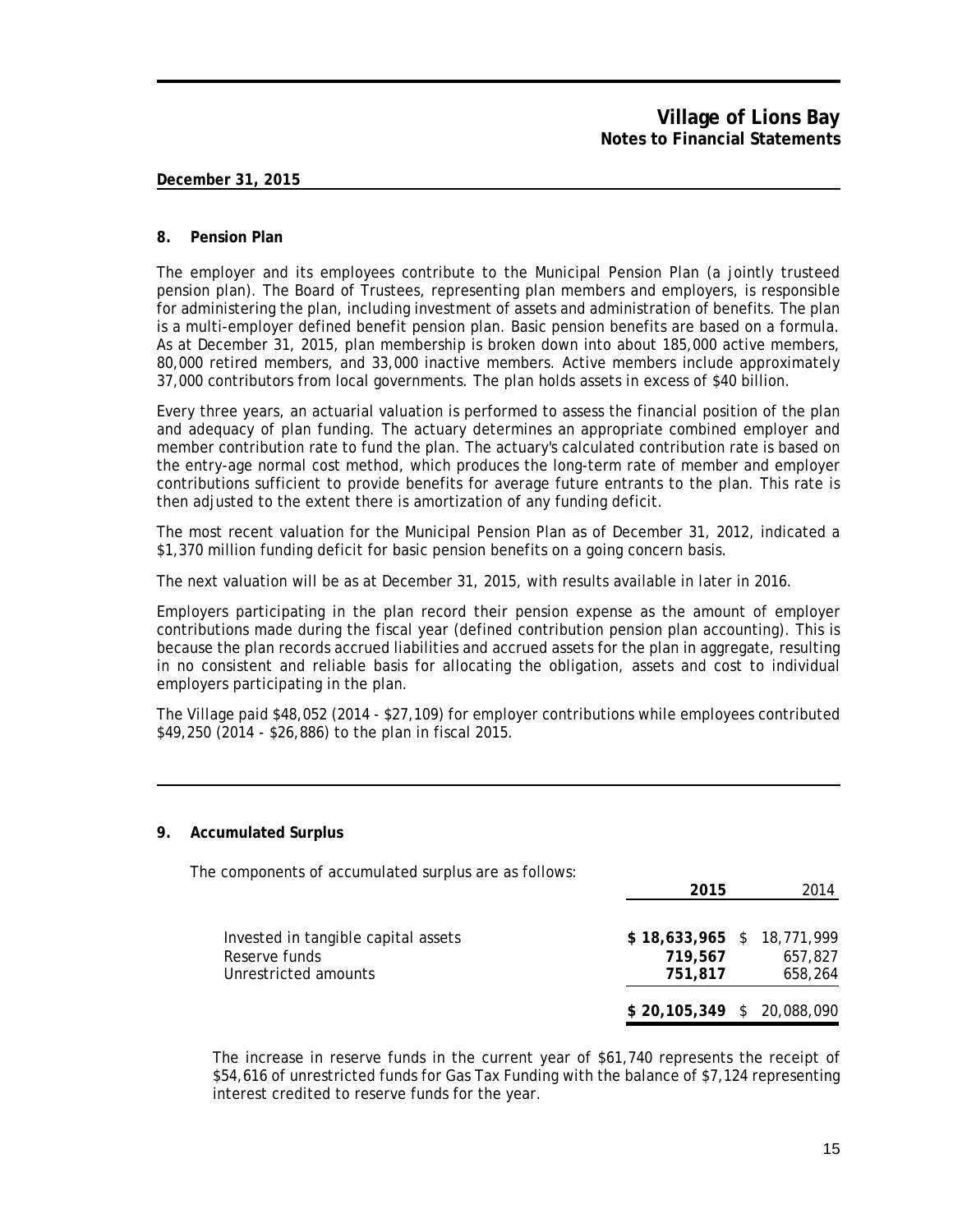#### **10. Segmented Information**

The Village is a diversified municipal government institution that provides a wide range of services to its residents such as parks and recreation, maintenance of roads, fire and rescue, sewer and water utilities and solid waste collection. Key functional segments have been separately disclosed in Schedule 1. Following is a brief description of these segments and the activities they provide:

#### **General Government**

This segment relates to the general administration of the Village. It also includes revenues and expenses such as property tax revenues, legal costs, etc. that cannot be directly attributed to a specific segment.

#### **Protective Services**

Protective Services comprise of fire and rescue services, bylaw enforcement and emergency services. The fire and rescue department is responsible for providing fire suppression service, fire prevention programs, training and education and highway call-out services. The members of the fire department are volunteer fire fighters.

#### **Public Works Operation**

Public works and transportation is responsible for the maintenance of roads, storm drainage, water and sewer infrastructure and building facilities.

#### **Solid Waste Collection**

Solid waste collection consists of recycling services and waste collection.

#### **Planning and Development**

This segment includes building inspection, zoning and community planning such as land use master plan.

#### **Recreational and Cultural Services**

This service area provides services meant to improve the health and development of the residents. They include recreation programs in the community centre, maintenance of trails, parks and beaches.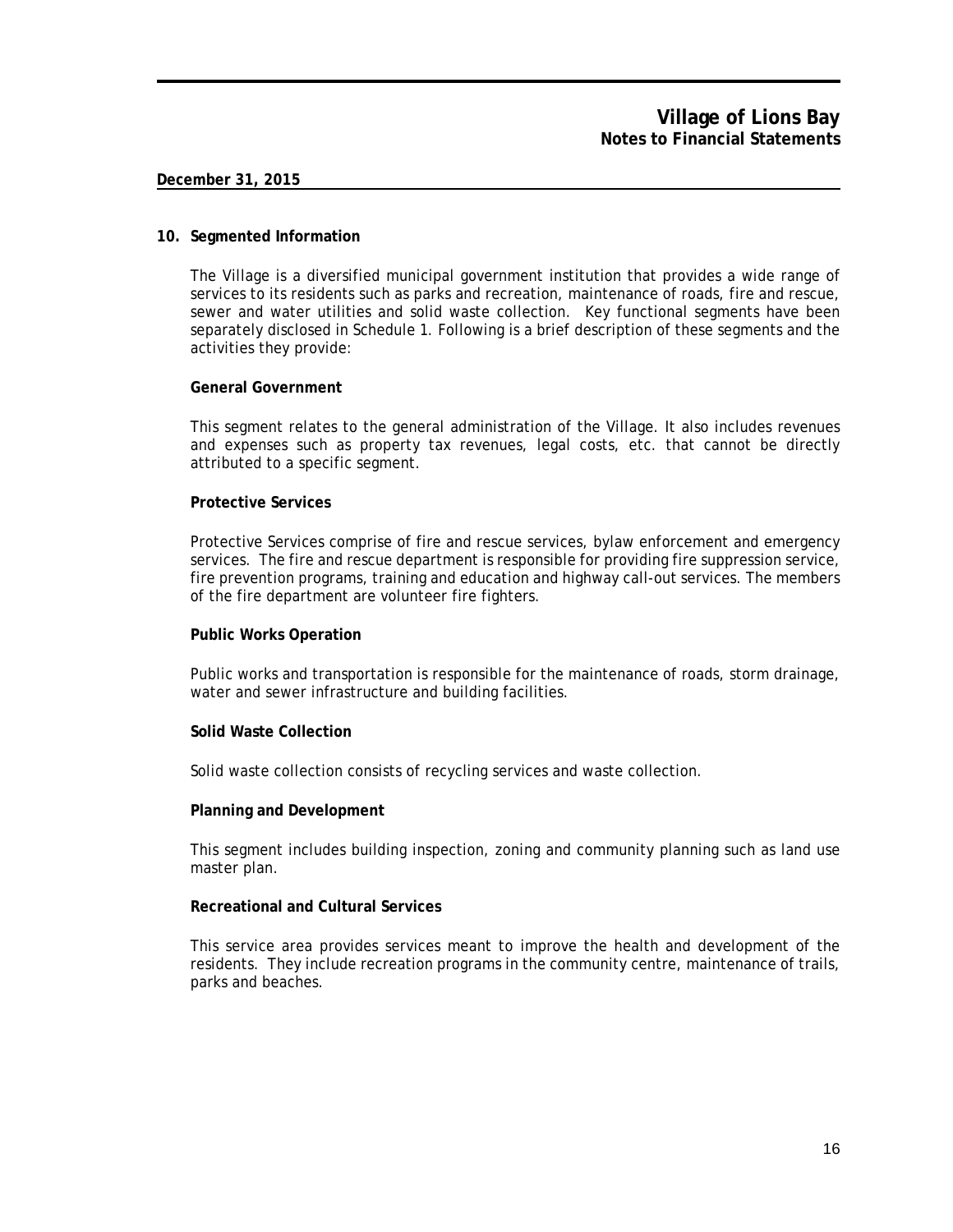# **11. Expenses by Object**

|                                                                                 | Financial<br>Plan<br>2015<br>2015<br>(Note 7) |                                |                                                             |  |                                             |  |  |
|---------------------------------------------------------------------------------|-----------------------------------------------|--------------------------------|-------------------------------------------------------------|--|---------------------------------------------|--|--|
| Goods and services<br>Labour<br>Debt charges - interest<br>Amortization Expense | \$                                            | 1,100,184<br>91.561<br>504,202 | 1,685,522 \$ 1,372,585 \$<br>1,148,894<br>91,561<br>513,892 |  | 1,015,222<br>1,065,607<br>83,615<br>489,048 |  |  |
| <b>Total Expenses</b>                                                           | S.                                            |                                | 3,381,469 \$3,126,932 \$2,653,492                           |  |                                             |  |  |

## **12. Comparative Figures**

Certain comparative amounts have been restated to conform with the current year's presentation.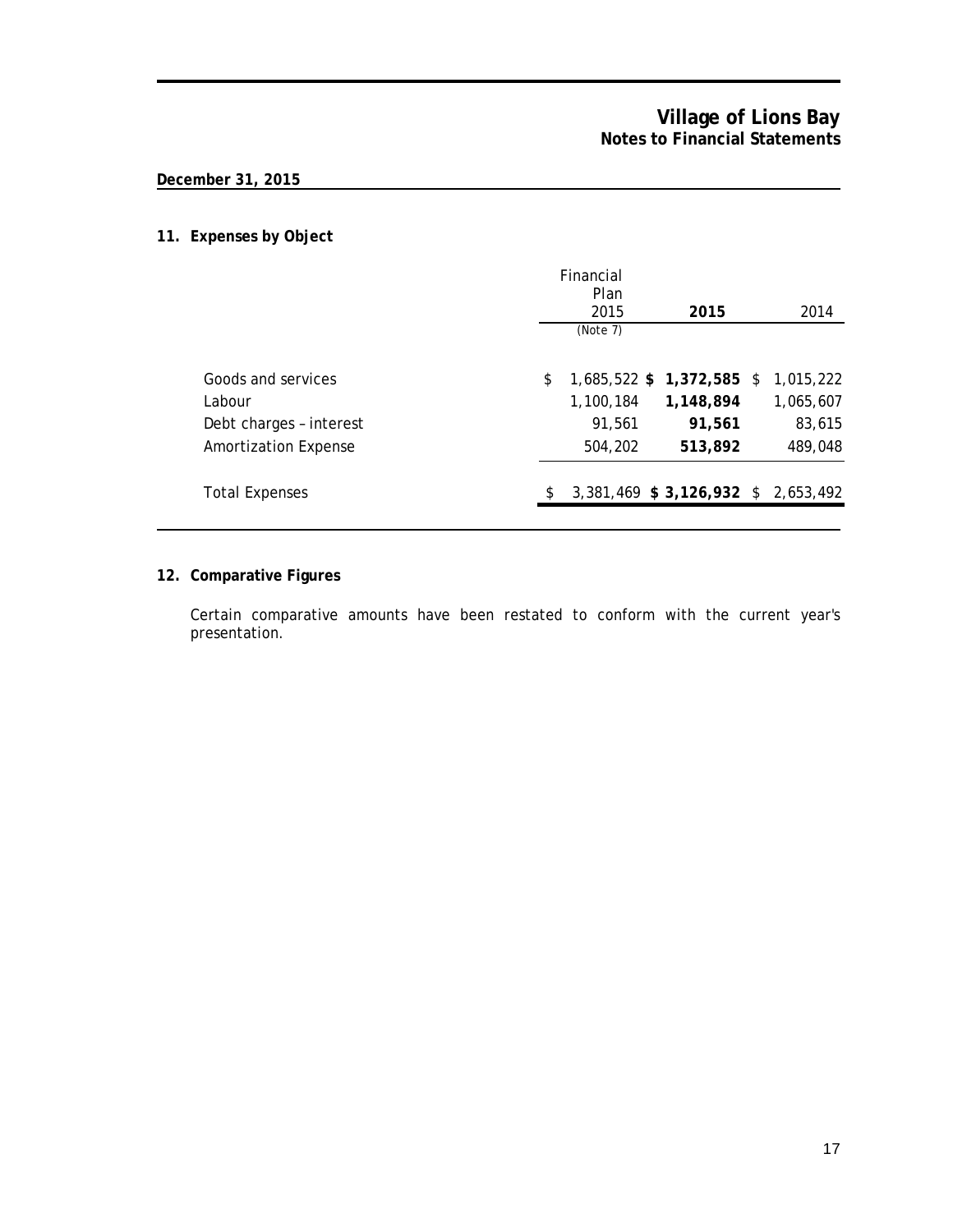## **Village of Lions Bay Schedule 1 - Combined Statement of Operations by Segment**

## **For the year ended December 31, 2015**

|                                                                                     | General<br>Government                        | Protective<br>Services                         | Public Works<br>Operation                 | Solid Waste<br>Collection                                       | Planning and<br>Development                                    | Park<br>Recreation<br>and Culture         | Water<br>Utility              | Sewer<br>Utility           | 2015<br>Actual                    | 2015<br>Financial Plan            |
|-------------------------------------------------------------------------------------|----------------------------------------------|------------------------------------------------|-------------------------------------------|-----------------------------------------------------------------|----------------------------------------------------------------|-------------------------------------------|-------------------------------|----------------------------|-----------------------------------|-----------------------------------|
|                                                                                     |                                              |                                                |                                           |                                                                 |                                                                |                                           |                               |                            |                                   | (Note 7)                          |
| Revenues<br>Taxation                                                                | \$1,230,286                                  | -\$<br>$\sim$                                  | \$<br>$\sim$                              | $\mathbf{\hat{S}}$                                              | \$<br>$\sim$                                                   | <sup>\$</sup><br>$\overline{\phantom{a}}$ | 267,087<br><sup>\$</sup>      | 24,140<br>\$               | \$1,521,513                       | ,521,604                          |
| Utility user rates and connection fees<br>Government transfers<br>Sales of services | $\overline{\phantom{a}}$<br>370,145<br>7,577 | $\overline{a}$<br>14,298<br>53,049             | $\sim$<br>$\overline{\phantom{a}}$<br>750 | 196,802<br>278                                                  | $\overline{\phantom{a}}$<br>$\overline{\phantom{a}}$<br>24,734 | $\sim$<br>18,500<br>20,256                | 438,356<br>304,755            | 41,164                     | 676,322<br>707,698<br>106,644     | 673,545<br>654,104<br>102,350     |
| Other revenues                                                                      | 38,096<br>1,646,104                          | 73,081<br>140,428                              | 2,013<br>2,763                            | 197,080                                                         | 24,734                                                         | 4,445<br>43,201                           | 14,379<br>1,024,577           | 65,304                     | 132,014<br>3,144,191              | 481,301<br>3,432,904              |
| Expenses<br>Operating                                                               |                                              |                                                |                                           |                                                                 |                                                                |                                           |                               |                            |                                   |                                   |
| Goods and services<br>Labour<br>Amortization                                        | 148,821<br>449,679<br>335,783                | 167,232<br>117,312<br>$\overline{\phantom{a}}$ | 168,836<br>154,438                        | 200,539<br>$\overline{\phantom{a}}$<br>$\overline{\phantom{a}}$ | 2,251<br>18,780<br>$\overline{\phantom{a}}$                    | 79,941<br>115,377                         | 568,718<br>278,071<br>149,710 | 36,247<br>15,237<br>28,399 | 1,372,585<br>1,148,894<br>513,892 | 1,685,522<br>1,100,184<br>504,202 |
| Interest                                                                            | 934,283                                      | 284,544<br>$\overline{\phantom{a}}$            | 323,274<br>16,048                         | 200,539<br>$\overline{\phantom{a}}$                             | 21,031                                                         | 195,318<br>$\overline{\phantom{a}}$       | 996,499<br>75,513             | 79,883                     | 3,035,371<br>91,561               | 3,289,908<br>91,561               |
|                                                                                     | 934,283                                      | 284,544                                        | 339,322                                   | 200,539                                                         | 21,031                                                         | 195,318                                   | 1,072,012                     | 79,883                     | 3,126,932                         | 3,381,469                         |
| Excess (deficiency) in<br>revenues over<br>expenses                                 | 711,821<br>\$                                | \$(144, 116)                                   | (336, 559)<br>s.                          | (3, 459)<br>-S                                                  | 3,703<br>\$                                                    | (152, 117)<br>\$                          | (47, 435)<br>\$               | (14, 579)<br>\$            | 17,259<br>\$                      | 51,435<br>-\$                     |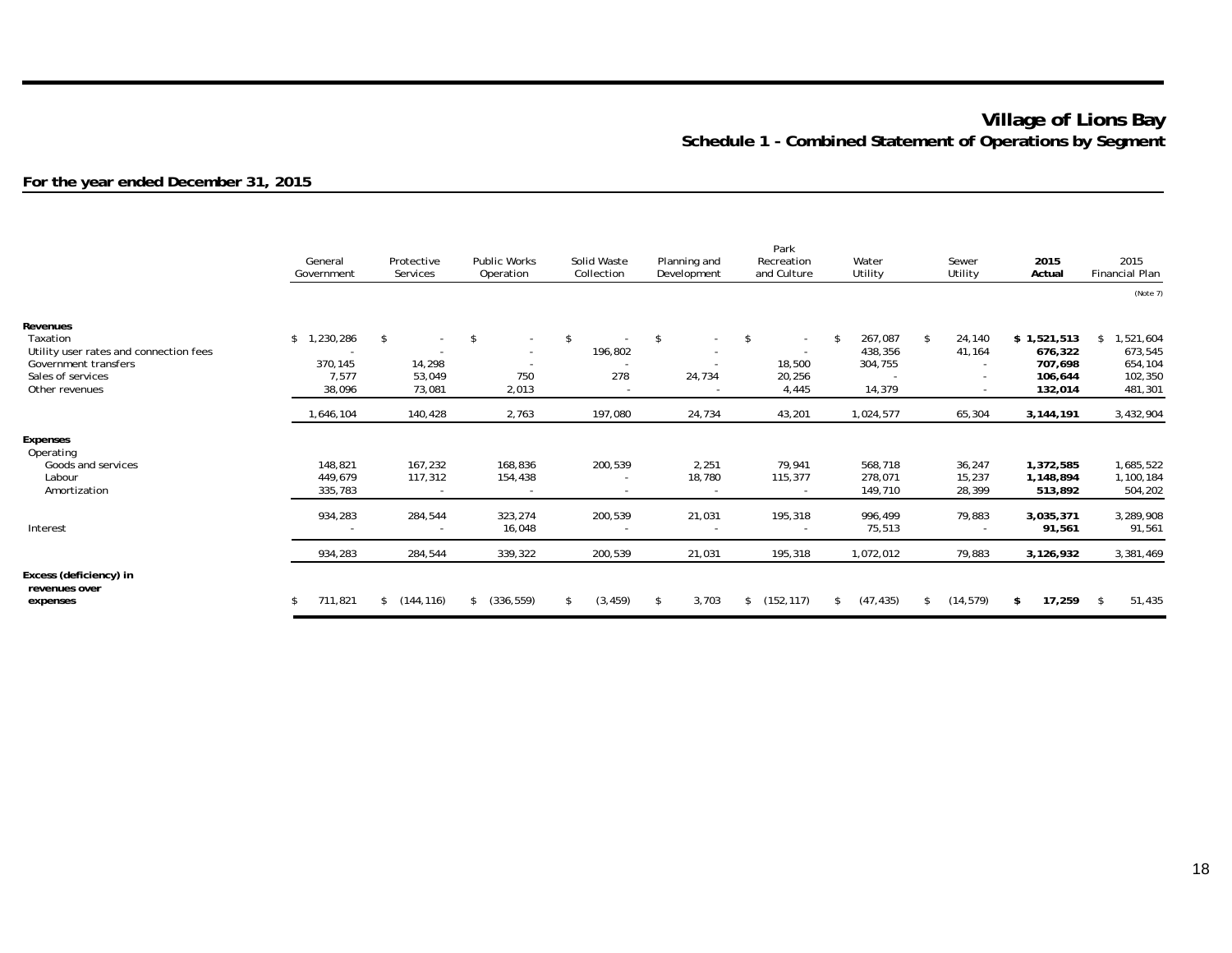## **Village of Lions Bay Schedule** 2 **- Combined Statement of Operations by Segment**

# **For the year ended December 31, 2014**

|                                                                                     | General<br>Government                        | Protective<br>Services                        | <b>Public Works</b><br>Operation                              | Solid Waste<br>Collection                            | Planning and<br>Development | Park<br>Recreation<br>and Culture             | Water<br>Utility                    | Sewer<br>Utility          | 2014<br>Actual                    | 2014<br>Financial Plan            |
|-------------------------------------------------------------------------------------|----------------------------------------------|-----------------------------------------------|---------------------------------------------------------------|------------------------------------------------------|-----------------------------|-----------------------------------------------|-------------------------------------|---------------------------|-----------------------------------|-----------------------------------|
|                                                                                     |                                              |                                               |                                                               |                                                      |                             |                                               |                                     |                           |                                   | (Note 7)                          |
| Revenues<br>Taxation                                                                | \$1,149,245                                  | \$<br>$\sim$                                  | \$<br>$\overline{\phantom{a}}$                                | -\$                                                  | \$<br>$\sim$                | \$<br>$\overline{\phantom{a}}$                | 231,707<br>-\$                      | 21,945<br>\$              | ,402,897<br>$\frac{1}{2}$         | ,400,155<br>\$                    |
| Utility user rates and connection fees<br>Government transfers<br>Sales of services | $\overline{\phantom{a}}$<br>250,532<br>2,470 | $\overline{\phantom{a}}$<br>37,509            | $\overline{\phantom{a}}$<br>$\overline{\phantom{a}}$<br>1,650 | 196,331<br>30                                        | 36,372                      | $\overline{\phantom{a}}$<br>482,768<br>14,102 | 377,725<br>$\overline{\phantom{a}}$ | 37,422                    | 611.478<br>733,300<br>92,133      | 591,576<br>702,092<br>64,915      |
| Other revenues<br>Loss on disposal of tangible capital assets                       | 51,099<br>(3, 400)                           | 55,915<br>$\overline{\phantom{a}}$            | $\overline{\phantom{a}}$                                      | $\overline{\phantom{a}}$<br>$\overline{\phantom{a}}$ | $\overline{\phantom{a}}$    | 1,000<br>$\overline{\phantom{a}}$             | 23,497<br>$\overline{\phantom{a}}$  |                           | 131,512<br>(3, 400)               | 66,200<br>$\sim$                  |
|                                                                                     | 1,449,946                                    | 93,424                                        | 1,650                                                         | 196,361                                              | 36,372                      | 497,870                                       | 632,929                             | 59,367                    | 2,967,920                         | 2,824,938                         |
| Expenses<br>Operating                                                               |                                              |                                               |                                                               |                                                      |                             |                                               |                                     |                           |                                   |                                   |
| Goods and services<br>Labour<br>Amortization                                        | 217,952<br>423,825<br>312,929                | 180,770<br>95,634<br>$\overline{\phantom{a}}$ | 136,225<br>183,008                                            | 176,603<br>$\overline{\phantom{a}}$                  | 5,906<br>15,405             | 72,827<br>87,159                              | 195,454<br>254,680<br>147,720       | 29,485<br>5,896<br>28,399 | 1,015,222<br>1,065,607<br>489,048 | 1,147,443<br>1,056,109<br>467,117 |
| Interest                                                                            | 954,706                                      | 276,404<br>$\overline{\phantom{a}}$           | 319,233<br>16,619                                             | 176,603                                              | 21,311                      | 159,986                                       | 597,854<br>66,996                   | 63,780                    | 2,569,877<br>83,615               | 2,670,669<br>92,679               |
|                                                                                     | 954,706                                      | 276,404                                       | 335,852                                                       | 176,603                                              | 21,311                      | 159,986                                       | 664,850                             | 63,780                    | 2,653,492                         | 2,763,348                         |
| Excess (deficiency) in<br>revenues over<br>expenses                                 | 495,240<br>\$                                | (182, 980)<br>\$                              | (334, 202)<br>\$                                              | 19,758<br>\$                                         | 15,061<br>\$                | 337,884<br>\$                                 | (31, 921)<br>\$                     | (4, 413)<br>\$            | 314,428<br>\$                     | 61,590<br>-\$                     |